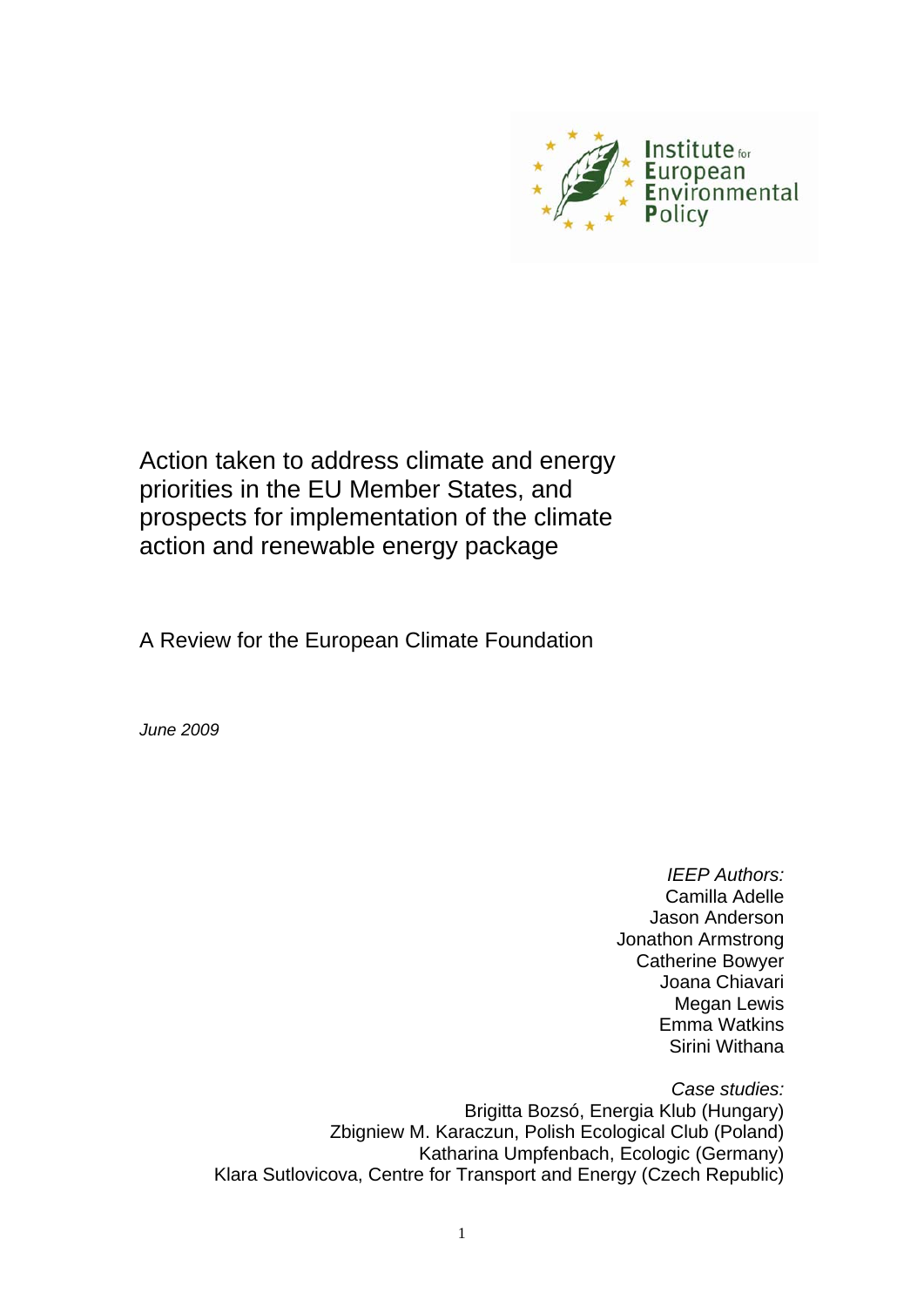#### **Acknowledgements**

IEEP would like to thank the European Climate Foundation for its support of this project, as well as the co-authors who provided four of the Member State case studies and experts from across Europe interviewed in the course of this work.

#### **Disclaimer**

The views expressed in this report are solely those of the authors and not necessarily those of their institutional affiliations, nor those of the funder.

#### **Contacts**

Institute for European Environmental Policy (IEEP) 15 Queen Anne's Gate London SW1H 9BU, UK Tel: 44-(0)20-77 99 22 44 Fax: 44-(0)20-77 99 26 00 [http://www.ieep.eu](http://www.ieep.eu/)

Please contact **Catherine Bowyer**, Senior Policy Analyst at IEEP, if you have any queries or questions regarding this work – [cbowyer@ieep.eu](mailto:cbowyer@ieep.eu)

The Institute for European Environmental Policy (IEEP) is an independent not for profit institute dedicated to advancing an environmentally sustainable Europe. IEEP is a registered charity no. 2458951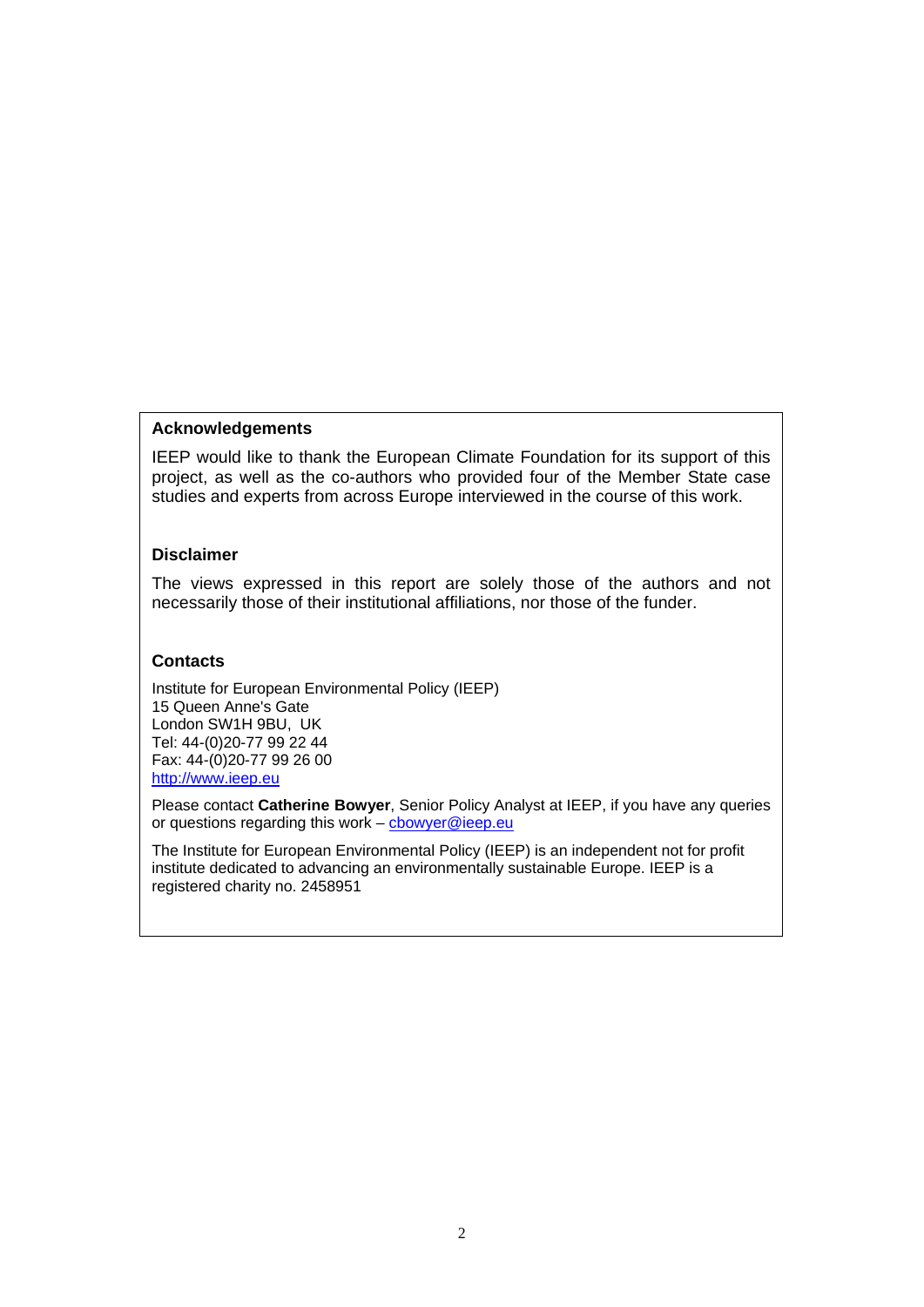# **Key Messages**

These messages are based on an initial review of the prospects for implementation of the recent Climate Action and Renewable Energy (CARE) legislative package by the 27 EU Member States.

- The agreement of the CARE package represents an unprecedented achievement, but significant implementation challenges lie ahead; not least overcoming policy stagnation on climate issues in some Member States, a consequence of an uncertain economic future and a lack of political will or both.
- Policy mechanisms currently being proposed for the delivery of CARE targets are, in essence, more of the same ie for renewable energy the key instrument is anticipated to remain feed in tariffs, albeit in an extended form.
- Despite the current financial crisis, action to tackle energy efficiency issues in Europe's economies remains limited. Improved efficiency, a sharp increase in renewable energy and a decline in traditional fossil fuel use are all essential by 2020. While renewable energy use is rising, this is not yet part of a more coordinated effort to reshape Europe's energy usage.
- Many Member States are looking particularly to an increase in renewable heat from biomass to deliver a significant portion of commitments. In many cases it remains unclear how they will simultaneously source both the technologies and raw materials to deliver this shift.
- Across Europe the targets for the delivery of renewable energy are repeatedly highlighted as challenging, more so than those for emission reduction. A consequence of the economic downturn has been a drop in emissions, due to a slow down in industrial activities; simultaneously, however, this has threatened the funding for the delivery of renewable energy infrastructure.
- Europe faces a new economic reality; while citizens are anticipated to remain concerned about climate change, they will want to prioritise action that helps to deliver economic stability and jobs into the future. The way in which national governments choose to portray the long term benefits of a lower emission and more energy secure Europe will be important as well as the substance.
- Government action to build on the ambitious targets adopted in December 2008 requires a new kind of leadership on a continental scale.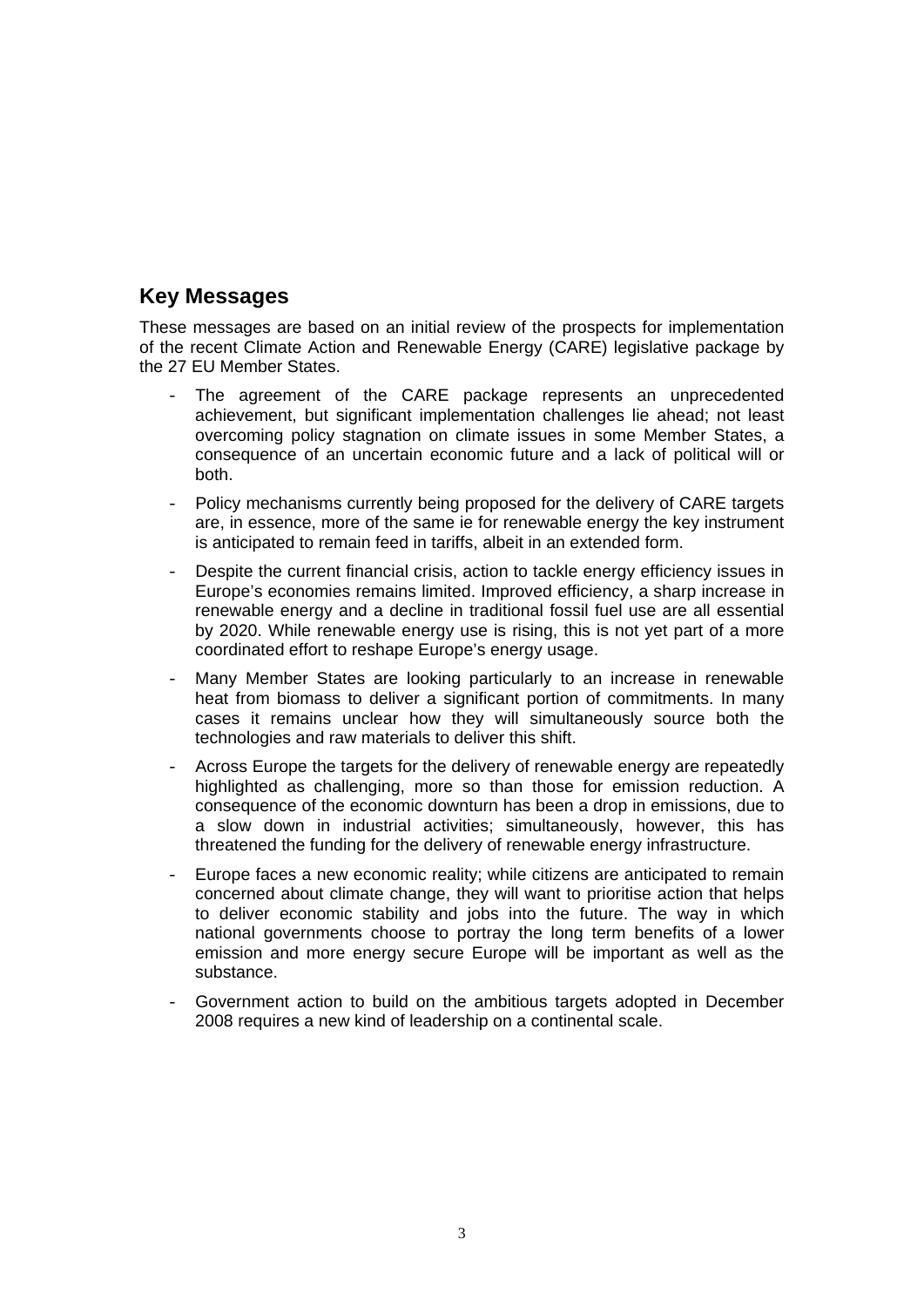# **Contents**

| 2 A QUANTITATIVE OVERVIEW OF MEMBER STATE PERFORMANCE TO   |
|------------------------------------------------------------|
| 3 IMPLEMENTING THE CARE PACKAGE - AN OVERVIEW OF MEMBER    |
|                                                            |
| 5 CHALLENGES FOR THE IMPLEMENTATION OF THE CARE PACKAGE 17 |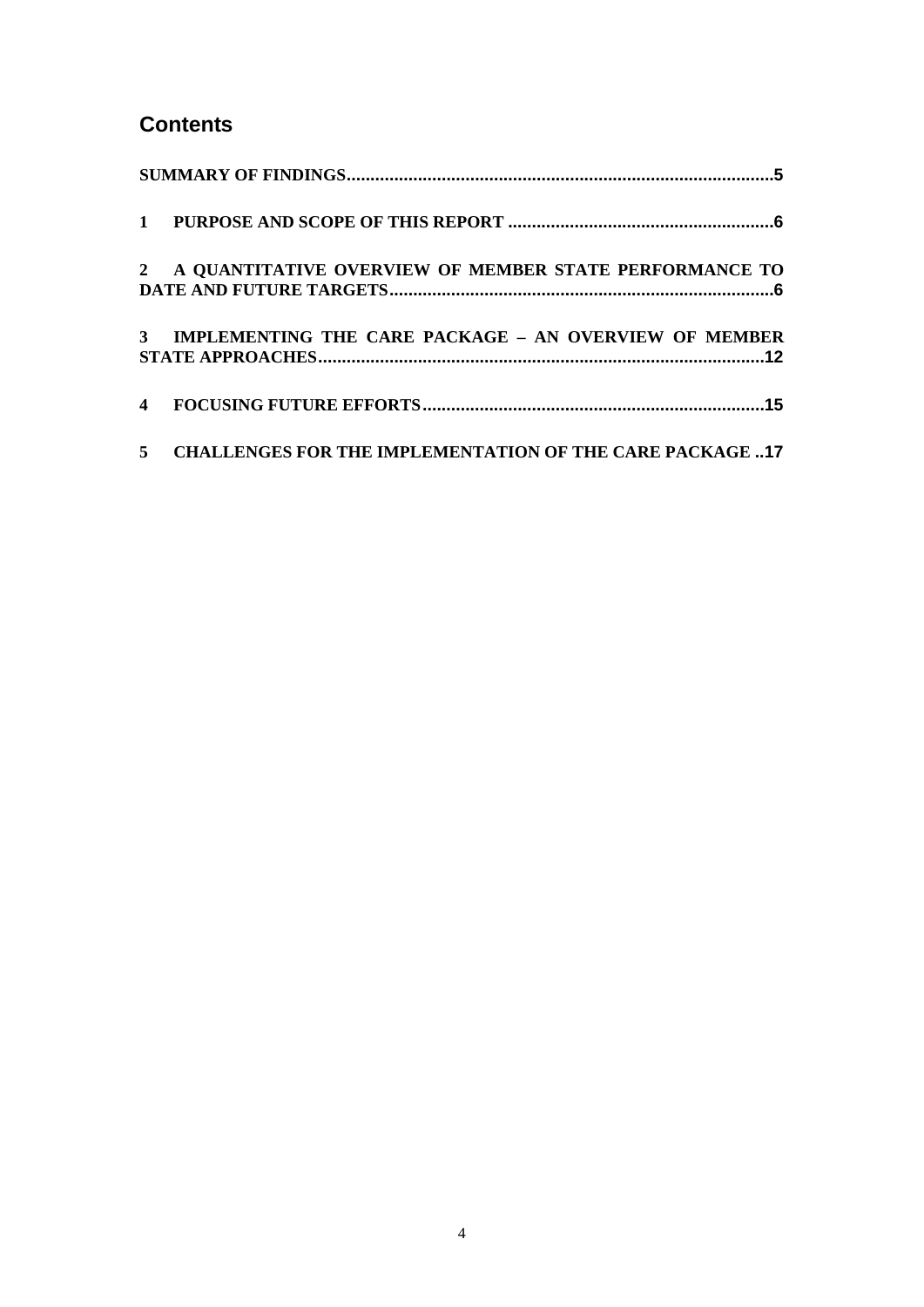# <span id="page-4-0"></span>**SUMMARY OF FINDINGS**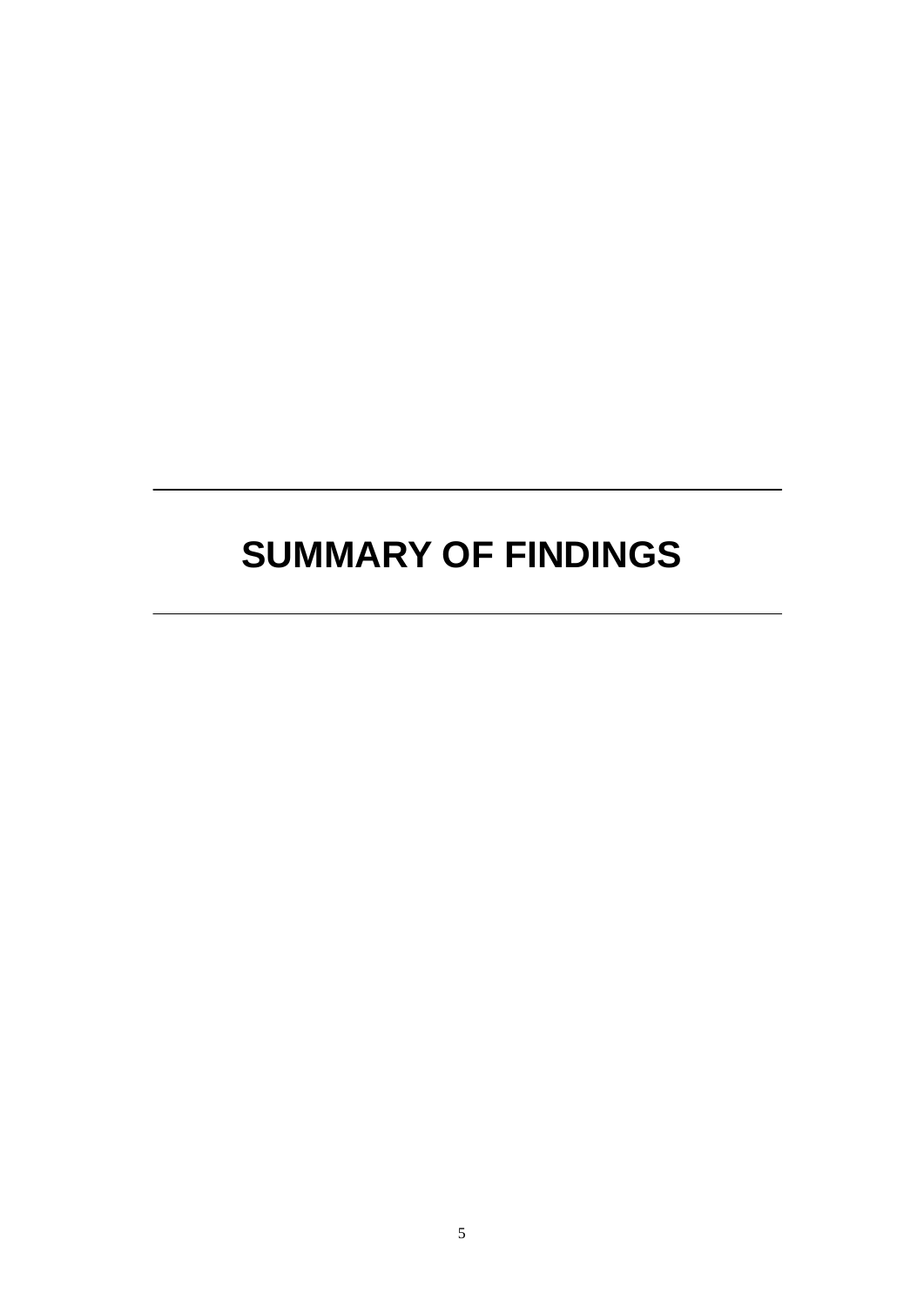# <span id="page-5-0"></span>**1 PURPOSE AND SCOPE OF THIS REPORT**

The EU frequently has been accused of being long on big plans and short on effective implementation. Anticipated failure to meet the 2010 renewable energy targets, late transposition and ineffective implementation of the cogeneration Directive (2004/8/EC) and the energy performance of buildings Directive (2002/91/EC) are examples of recent problems.

Much effort was expended by politicians, and those hoping to influence them, to ensure the adoption of the EU climate action and renewable energy (CARE) legislative package in December of 2008. All of its elements will, however, be subject to the significant implementation challenges inherent in ambitious EU legislation.

This paper provides an early overview of the prospects for implementation of the CARE package across the EU at Member State level, as of spring 2009. It is based on reviews of the legislative state of play in all 27 Member States based upon: detailed case study assessments of developments in the Czech Republic, France, Germany, Hungary, Italy, Poland, Spain, and the United Kingdom; and 19 deskbased, Member State reviews.

This review builds on a survey of Member State activities assembled by IEEP from input given to the European Parliament by governments – covering policies up to 2007 1. This study looks at more recent policy developments and future actions currently anticipated. However, as a limited desk-based study examining all 27 Member States it cannot fully capture the situation in each one of them. Further detailed work would be needed on an ongoing basis to monitor Member States' progress towards 2020 and key interim milestones.

## **2 A QUANTITATIVE OVERVIEW OF MEMBER STATE PERFORMANCE TO DATE AND FUTURE TARGETS**

The following section presents national achievements in terms of emission reductions and level of anticipated future effort. Moreover, it examines the future targets and plans for two key delivery mechanisms ie emission reduction under the EU ETS and increased renewable energy capacity. On these foundations comments on national progress are set out in section 3.

# **2.1 Achieving emission reductions**

Levels of greenhouse gas emission reduction delivered and required vary between EU Member States, and will continue to do so under the effort sharing provisions of the CARE package. The ultimate goal, however, is the delivery of overarching reduction targets for Europe in a way that is broadly equitable. In its annual assessment of European performance in meeting Kyoto Protocol goals, the European Environment Agency finds that the EU-15, the EU-12 and the EU-27 as a whole are likely to meet their collective (in the case of EU-15) and individual obligations - see Figure 1 and Figure 2.

From the review of these graphics two things are immediately apparent: first, for the EU-15, the gap between historical trends and compliance in the commitment period is quite large. Additional measures at the Member State level, if successful, will play a part in filling this disparity; but more significant will be the import of carbon credit through the Clean Development Mechanism (CDM) and international emissions trading of assigned amount units from countries with excess supply. Secondly, for the

<sup>1</sup> http://www.europarl.europa.eu/activities/committees/studies/download.do?language=en&file =17631#search=%20national%20legislation%20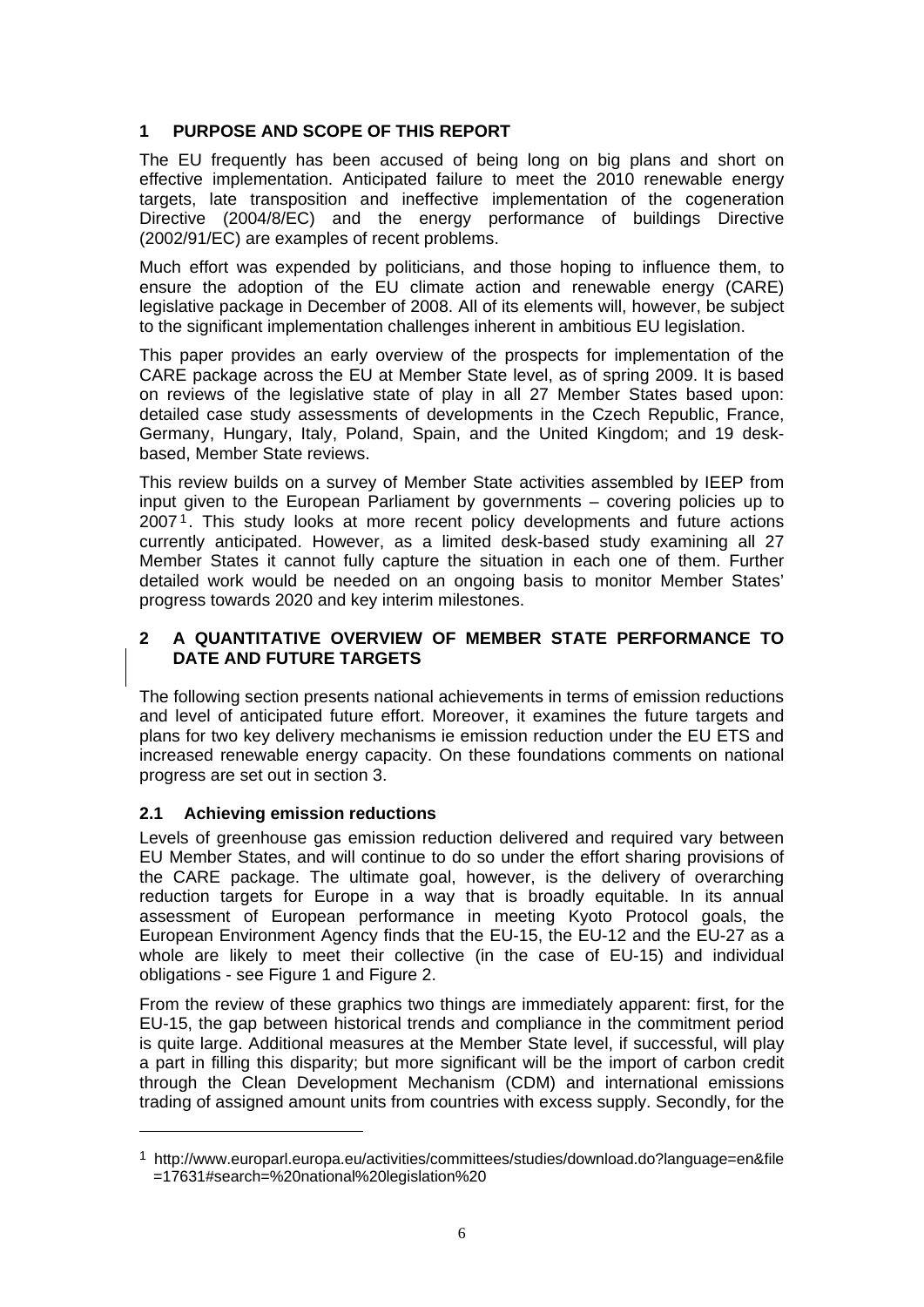EU-12 there is little difference anticipated between recent trends forecast using current measures, and those based on the use of additional measures. The EU-12 have in general exceeded their targets, a consequence of historic events and economic transformation post-1990. Despite economic growth driving emissions upwards, there is little pressure upon these countries to deliver extensive, additional cuts or to adopt ambitious, additional measures.



**Figure 1: EU-15 emissions trajectory and forecast emissions in the Kyoto compliance period (EEA, 20082).** 



#### **Figure 2: EU-12 emissions and forecasts for the Kyoto compliance period (EEA, 2008).**

From the averages presented above, it is not immediately obvious that performance varies dramatically between different Member States (see Figure 3). To some degree, such variation was anticipated by the 'burden sharing' approach, which allowed some Member States to increase their emissions while others compensated for this by accepting deeper cuts. There are, however, some among those with increased targets, such as Spain and Ireland, which have so far exceeded their allowable increases substantially. At present only Italy, Spain and Denmark are anticipated to overshoot their targets when taking into consideration further measures and external project crediting. On the other hand, over-compliance by some Member States

<sup>2</sup> EEA 2008 - Impacts of Europe's changing climate - 2008 indicator-based assessment http://www.eea.europa.eu/publications/eea\_report\_2008\_4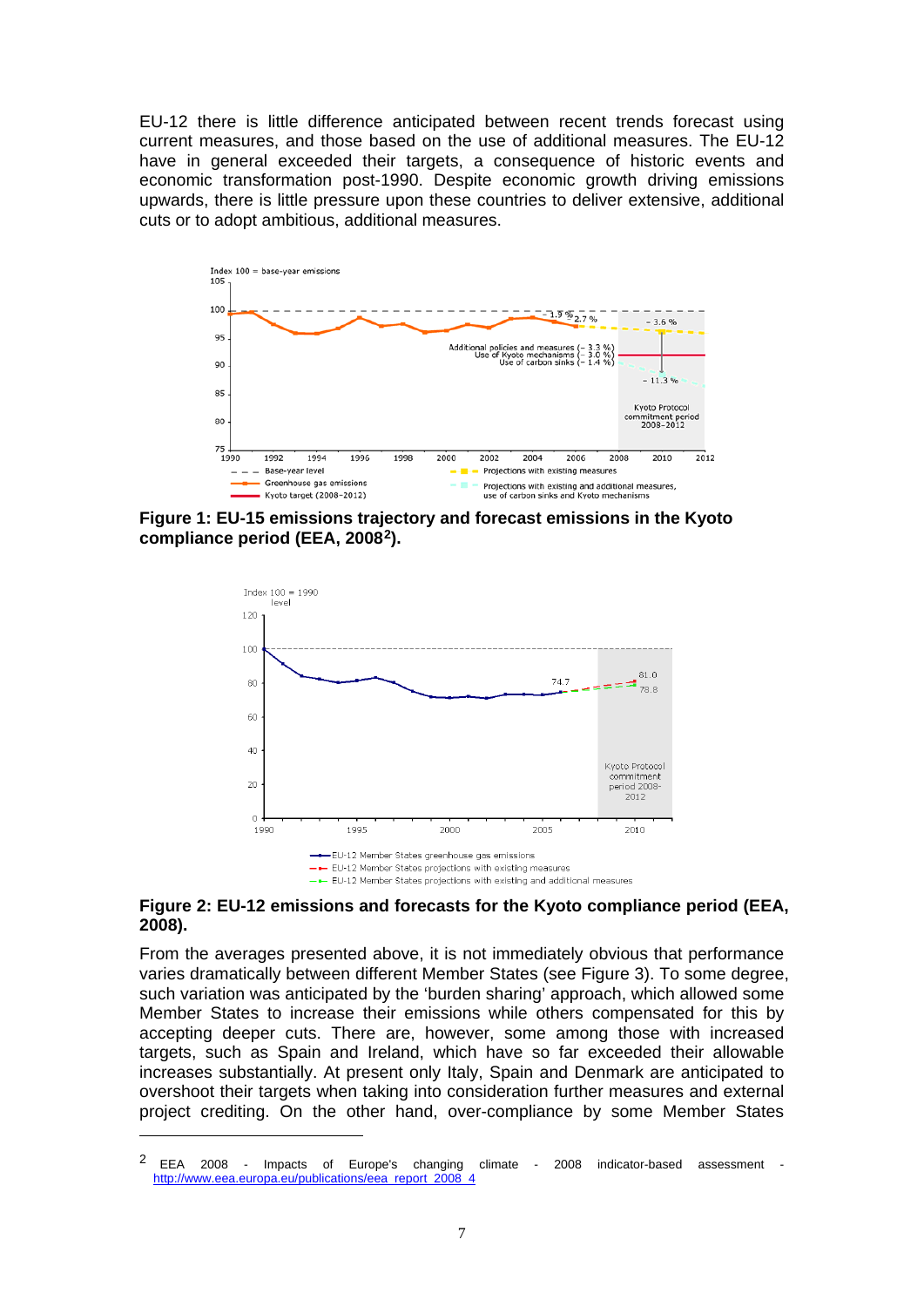makes the average (projected) emission levels well below those required. Some kind of trading is anticipated to occur to ensure both collective and individual compliance by the end of the commitment period.



Gap between 2010 projections (including additional measures, carbon sinks and Kyoto mechanisms) and Kyoto target

Gap between 2010 projections (existing measures) and Kyoto target

#### **Figure 3: The gap to burden sharing or Kyoto targets (EEA, 2008). Much of the EU-15 has to rely on additional measures, sinks and the mechanisms to close their gaps (orange bars), while the EU-12, aside from Slovenia, are comfortably over-complying.**

In contrast to the emission reduction targets set out in the burden sharing agreement for the delivery of the Kyoto commitments, under CARE Member State national reduction obligations for the 2013-2020 period have been divided into two portions. This split requires part of the reduction to be supplied by the EU emissions trading scheme (EU ETS). This portion would be delivered in line with a centralised capsetting methodology (still under development) and hence will not be apportioned to individual Member States. The remaining reductions necessary should be delivered by all sectors outside the ETS and are divided between Member States. This 'effort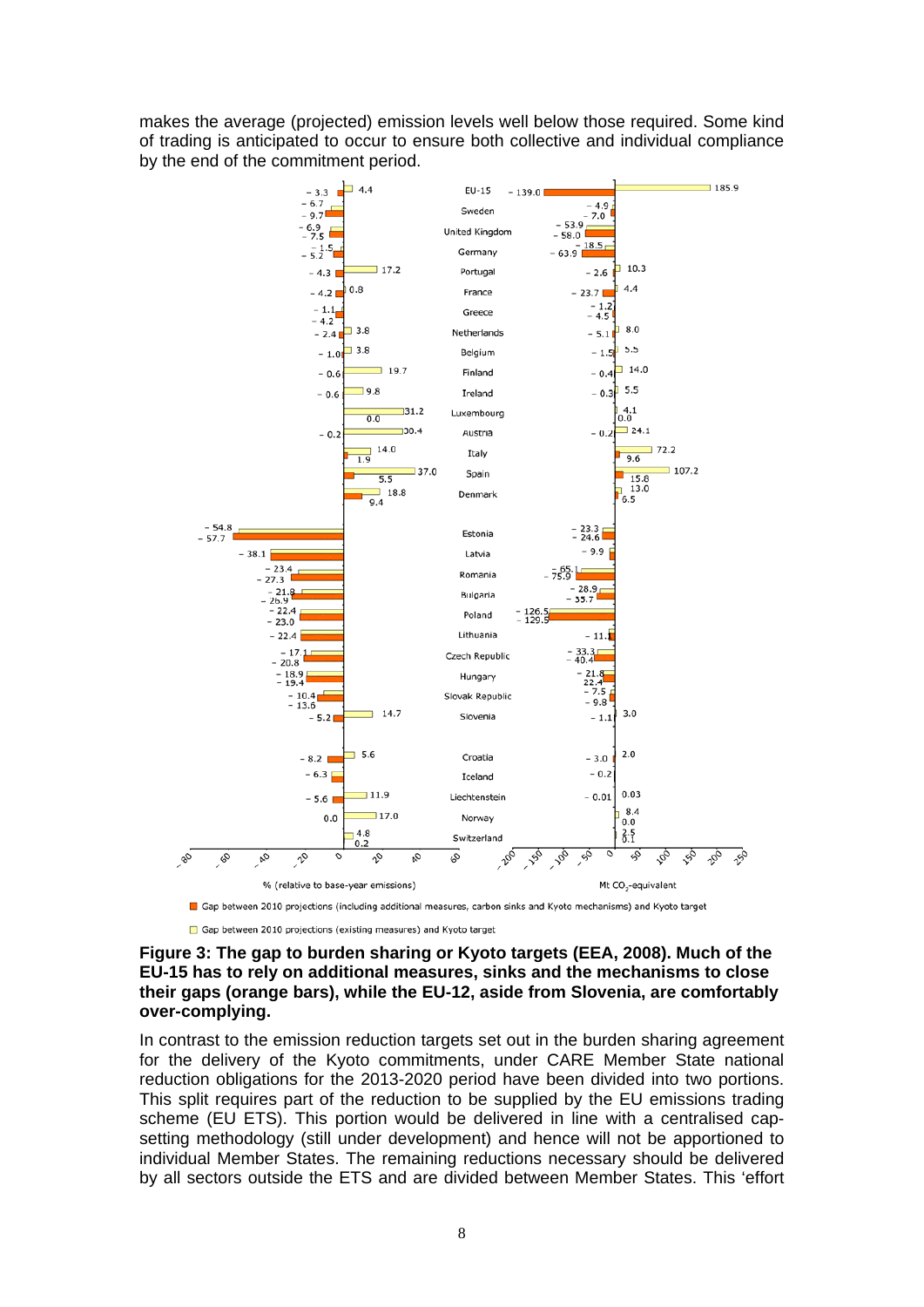sharing' should achieve an average 10% reduction below 2005 levels and is divided among Member States according to GDP (see Figure 4 for the breakdown of Member State effort sharing requirements).



**Figure 4: 2020 effort sharing obligations: a range from cuts of 20% below 2005 levels for the highest-GDP countries, to increases of 20% for the lowest GDP countries.** 

#### **2.2 The role of emissions trading**

Emissions trading has, since its conception, been presented as a key means of driving emissions reductions from major sections of European industry. The first two years of operation, however, did nothing to inspire confidence that such an outcome was likely. The level of allocations were above annual emissions, causing  $CO<sub>2</sub>$  prices to plunge and stay low through to the end of the 2005-7 trading period. The commencement of the second trading phase in 2008, has seen two firsts: the first fall in emissions from the previous year; and the first significant gap between allocated and verified emissions (see Figure 5).



#### **Figure 5: Allocated rights vs. verified emissions for the first four years of the ETS. In the first two years emissions were significantly below allocations (data taken from the CITL).**

Emissions from installations within the EU ETS for 2008 vary significantly per country, though largely in line with industrial output and carbon intensity. Germany and the UK show by far the highest excess of emissions compared to allocation, with primarily new Member States showing a surplus of allowances (see Figure 6). This is evidence both of sharp economic downturns in the new Member States, and a continuation of the slack given to their industrial sectors due to their easy-to-reach Kyoto targets. The latter is something the Commission's significant paring down of second phase National Allocation Plans did not fully counteract.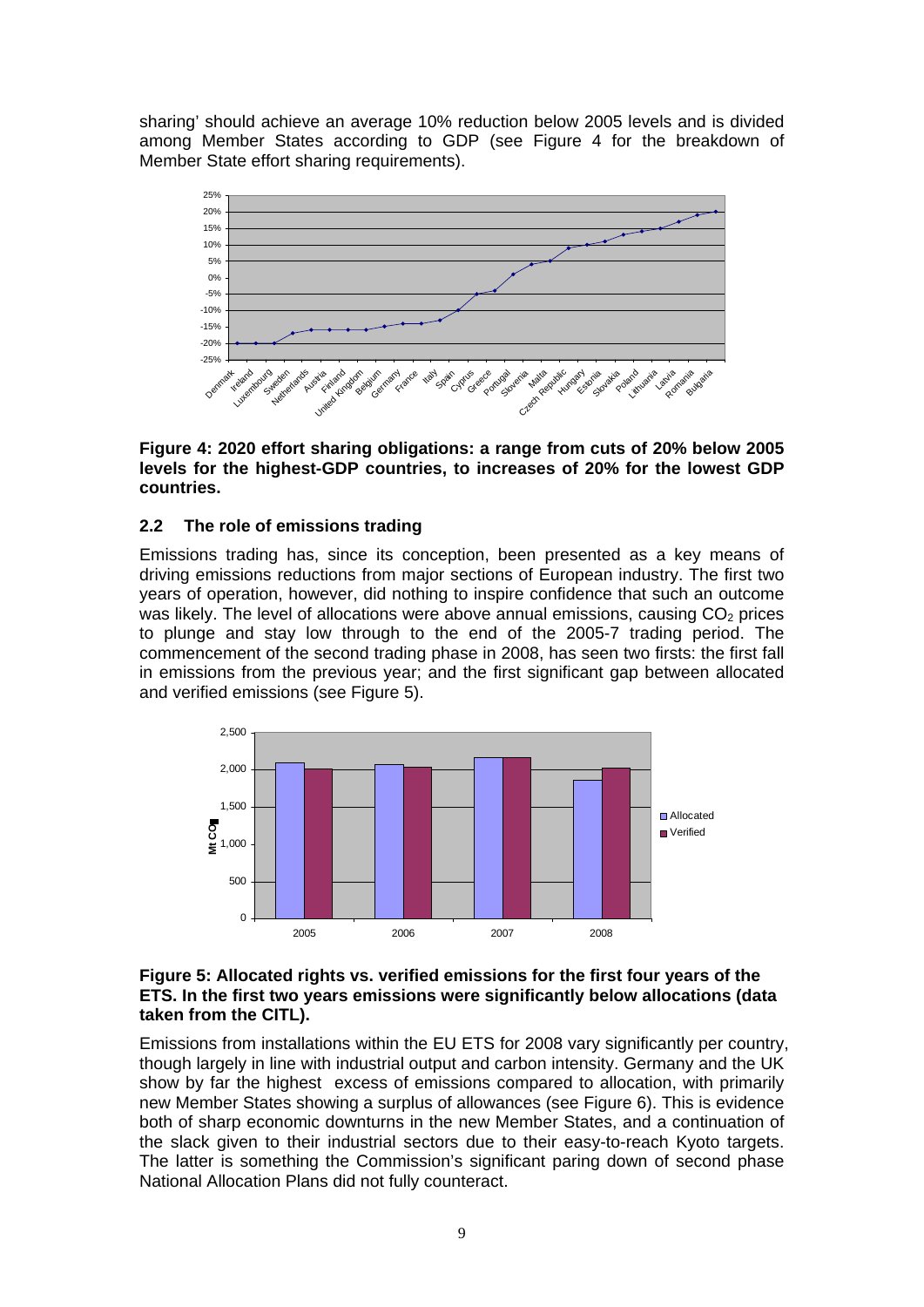

#### **Figure 6: Demonstrating the gap between emissions and allocation (the x axis) by Member State for 2008 (Mt CO2) – emissions above the level of allowances appear in red, excess allocation in green (carbonmarketdata.com)**

With external credit from CDM entering the system, and lower 2009 emissions anticipated due in large part to the economic crisis, carbon prices have not returned to their levels of the summer of 2008. A February 2009 analysis<sup>3</sup> indicates that the overall picture is one of relatively easy compliance anticipated in the period to 2012, with allocations and external crediting likely to exceed demand until 2013. This is primarily a consequence of a downward revision of emissions in the 2009 to 2012 period, due to the financial crisis.

Between 2013 and 2020, the EU ETS is intended to drive much of the reductions needed to deliver the emissions target of 20 per cent below 1990 levels by 2020: whilst non-ETS sectors must deliver a decline in emissions of 10 per cent below 2005 levels by 2020, the EU ETS needs to deliver a reduction of 21% below 2005 levels. The total allocation of emission allowances will decline linearly over this period, and should imply real and increasing levels of scarcity from 2013 onward (Lewis 2009, ibid, and Figure 7).



**Figure 7: Caps set by the revised ETS Directive for the post-2012 period (Tomas Wyns, CAN-Europe).** 

<sup>3</sup> Mark Lewis, 'The ETS review: unfinished business', Deutsche Bank, 23 February 2009.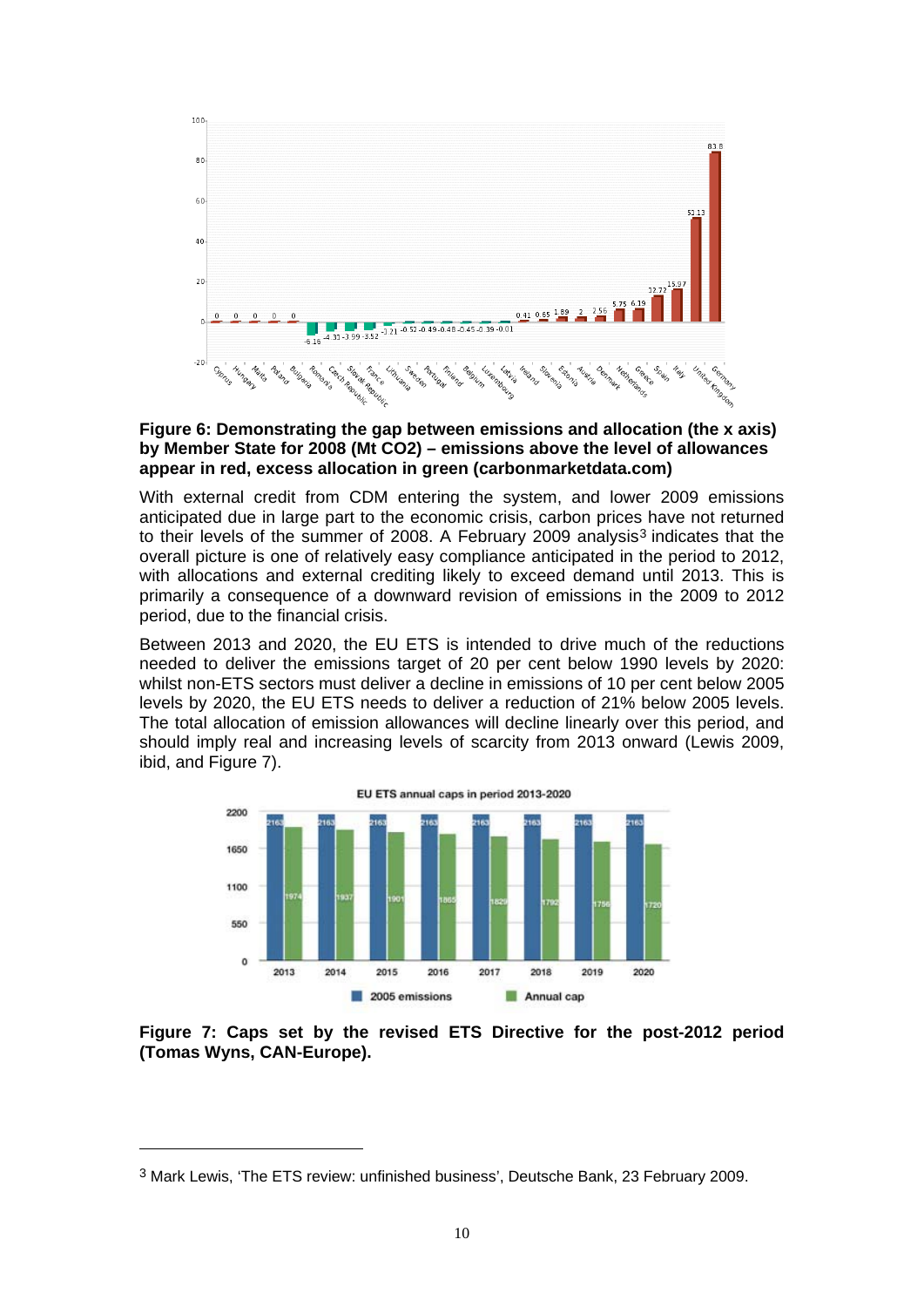#### **2.3 Increasing the proportion of energy from renewable sources**

Directive 2001/77/EC required Member States to achieve 12 per cent of renewables in their national energy supply by 2010. Despite renewables growth of 55 per cent from 1997 to 2005, the proportion of energy from renewables had only reached 8.5 per cent EU wide by 2005; 10 per cent by 2010 now seems likely, meaning Europe will miss its (admittedly non binding) 12 per cent goal. Uptake of biofuels has been very uneven, with only Germany and Sweden reaching the 'reference value' of 2 per cent of all transport fuels to be sourced from biofuels in 2005 set by the Directive 2003/30/EC. The Directive's target of 5.75 per cent of transport fuels from biofuels by 2010 is also unlikely to be achieved.

In setting the 2020 renewable energy target of 20 per cent and differentiating this between Member States, the new renewable energy Directive (in line with the Commission's original proposals) is not based on the physical potential within a country. Instead Member State commitments are defined by assigning about half the current gap to the target of 20% renewable energy evenly among all Member States, giving them all a 5.5% share increase; the remaining gap is divided between Member States primarily according to GDP per capita, with small adjustments to reward early action (see Figure 8). The result is that a rich country like the UK must deliver the most substantial increase: jumping from a 1.3% share to 15% in just 11 years. Denmark's required increase would have been higher were it not to have gained credit for its significant efforts to date – with well over 10 times the UK's share of renewables in 2005.

| <b>EU Member State</b> | 2005 Figure | 2020 Target | % To cover: |  |
|------------------------|-------------|-------------|-------------|--|
| 1 United Kingdom       | 1.30%       | 15%         | 13.70%      |  |
| 2 Denmark              | 17%         | 30%         | 13%         |  |
| 3 Ireland              | 3.10%       | 16%         | 12.90%      |  |
| 4 France               | 10.30%      | 23%         | 12.70%      |  |
| 5 Germany              | 5.80%       | 18%         | 12.20%      |  |
| 6 Italy                | 5.20%       | 17%         | 11.80%      |  |
| 7 Netherlands          | 2.40%       | 14%         | 11.60%      |  |
| EU                     | 8.50%       | 20%         | 11.50%      |  |
| 8 Spain                | 8.70%       | 20%         | 11.30%      |  |
| 9 Greece               | 6.90%       | 18%         | 11.10%      |  |
| 10 Belgium             | 2.20%       | 13%         | 10.80%      |  |
| 11 Austria             | 23.30%      | 34%         | 10.70%      |  |
| 12 Portugal            | 20.50%      | 31%         | 10.50%      |  |
| 13 Cyprus              | 2.90%       | 13%         | 10.10%      |  |
| 14 Luxembourg          | 0.90%       | 11%         | 10.10%      |  |
| 15 Malta               | 0%          | 10%         | 10%         |  |
| 16 Finland             | 28.50%      | 38%         | 9.50%       |  |
| 17 Sweden              | 39.80%      | 49%         | 9.20%       |  |
| 18 Slovenia            | 16%         | 25%         | 9%          |  |
| 19 Hungary             | 4.30%       | 13%         | 8.70%       |  |
| 20 Lithuania           | 15%         | 23%         | 8%          |  |
| 21 Poland              | 7.20%       | 15%         | 7.80%       |  |
| 22 Slovakia            | 6.70%       | 14%         | 7.30%       |  |
| 23 Latvia              | 34.90%      | 42%         | 7.10%       |  |
| 24 Estonia             | 18%         | 25%         | 7%          |  |
| 25 Czech republic      | 6.10%       | 13%         | 6.90%       |  |
| 26 Bulgaria            | 9.40%       | 16%         | 6.60%       |  |
| 27 Romania             | 17.80%      | 24%         | 6.20%       |  |

**Figure 8: 2005 proportions of renewable energy by member state, their 2020 targets, and the gap to be covered: ranked by the largest gap (www.energy.eu).**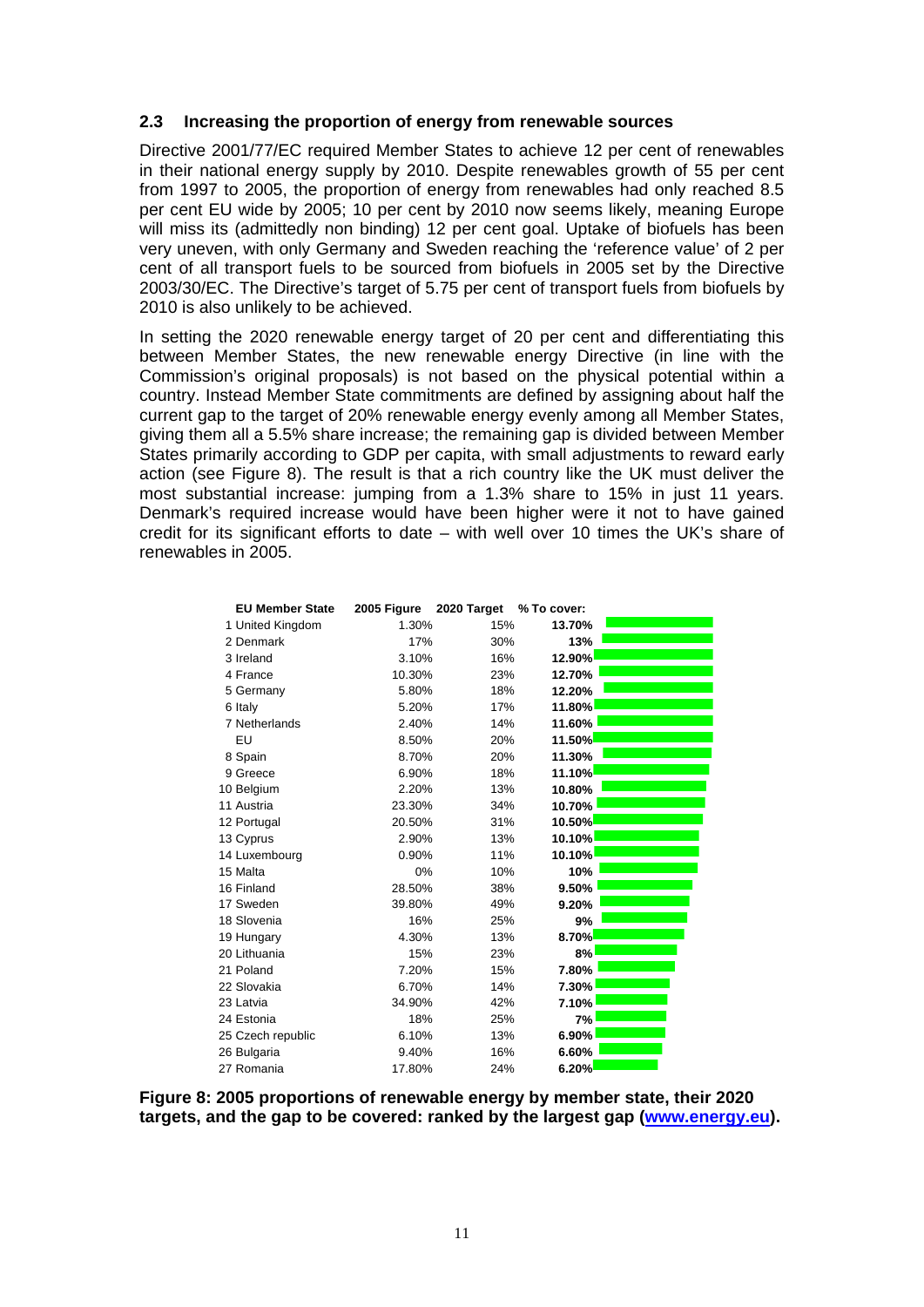#### <span id="page-11-0"></span>**3 IMPLEMENTING THE CARE PACKAGE – AN OVERVIEW OF MEMBER STATE APPROACHES**

#### *3.1.1 Overarching Policy Measures*

Many Member States have adopted either one or a series of overarching national laws on addressing climate issues; primarily to implement targets under the Kyoto Protocol and, to a lesser extent, EU policy measures. These are then supplemented by specific policy measures at the national or the regional level (in federal systems) designed to deliver a shift in greenhouse gas emissions and the energy system. With the adoption of the CARE package these core policies will need to be refocused in order to meet the twin challenges of 20 per cent of energy sourced from renewable sources and an EU-wide reduction in emissions by 20 per cent in 2020 (or 30 per cent depending on an international deal).

Some Member States have adopted separate strategies for climate issues and for energy issues (eg Denmark, Czech Republic), while others are making attempts to centralise efforts in this field (eg Climate Change Bill in Lithuania or the Dutch 'Clean and Efficient: New Energy for Climate Policy'). Other Member States have complemented strategies on climate and energy with those on other linked priorities (eg Portugal has adopted a strategy for reducing oil dependency).

In many Member States efforts are being made to coalesce and better coordinate climate action either through the development of joint government ministries (eg Denmark and the UK), through the use of inter-ministerial decision making (eg Greece) or through the development of bodies with oversight over climate issues (eg the development of the National Climate Change Committee to coordinate efforts in Lithuania or the Climate Change Committee in the UK). Others, however, are yet to effectively coordinate policy with the danger of multiple measures leading to confusion and uncertainty, often acting as a barrier to the roll out of low carbon technologies (eg support for renewable energy in Hungary).

#### *3.1.2 The Emissions Trading Scheme*

Policy measures related to emissions trading primarily focus, as might be anticipated, upon the implementation of the EU Emissions Trading Scheme (EU ETS). These have included legislation for the establishment of the infrastructure for trading (eg the division of responsibilities between national and regional regulators in Belgium) and to enable the use of credits derived from flexible mechanisms ie Joint Implementation (JI) and the Clean Development Mechanism (CDM). The development, adoption, revision and implementation of National Allocation Plans under the EU ETS feature as an important policy process in all Member States. The requirement to reduce planned levels of allowances for phase II of the EU ETS is repeatedly highlighted, with several Member States still in the process of challenging the Commission's proposed caps as being too demanding. Finally, differences in implementation progress across the EU 27 can be identified with Bulgaria and Romania, as the most recently acceded Member States, several steps behind the EU 25.

The recycling of auction revenue and the activities this should support remains a topic of significant debate. In the case of the Czech Republic it is highlighted that this potentially offers the basis for a publicity campaign for emission reductions, given the possibility of providing funds to help cut energy bills, for example, through providing grants for green investment. In other Member States it is proposed to use auctioning revenue to promote the future development of low carbon technologies indirectly, for example, in Germany the majority of revenue will be allocated to research in this field.

The unfurling of the current economic crisis is noted to have had several important impacts in the operation of emissions trading. Firstly, several Member States are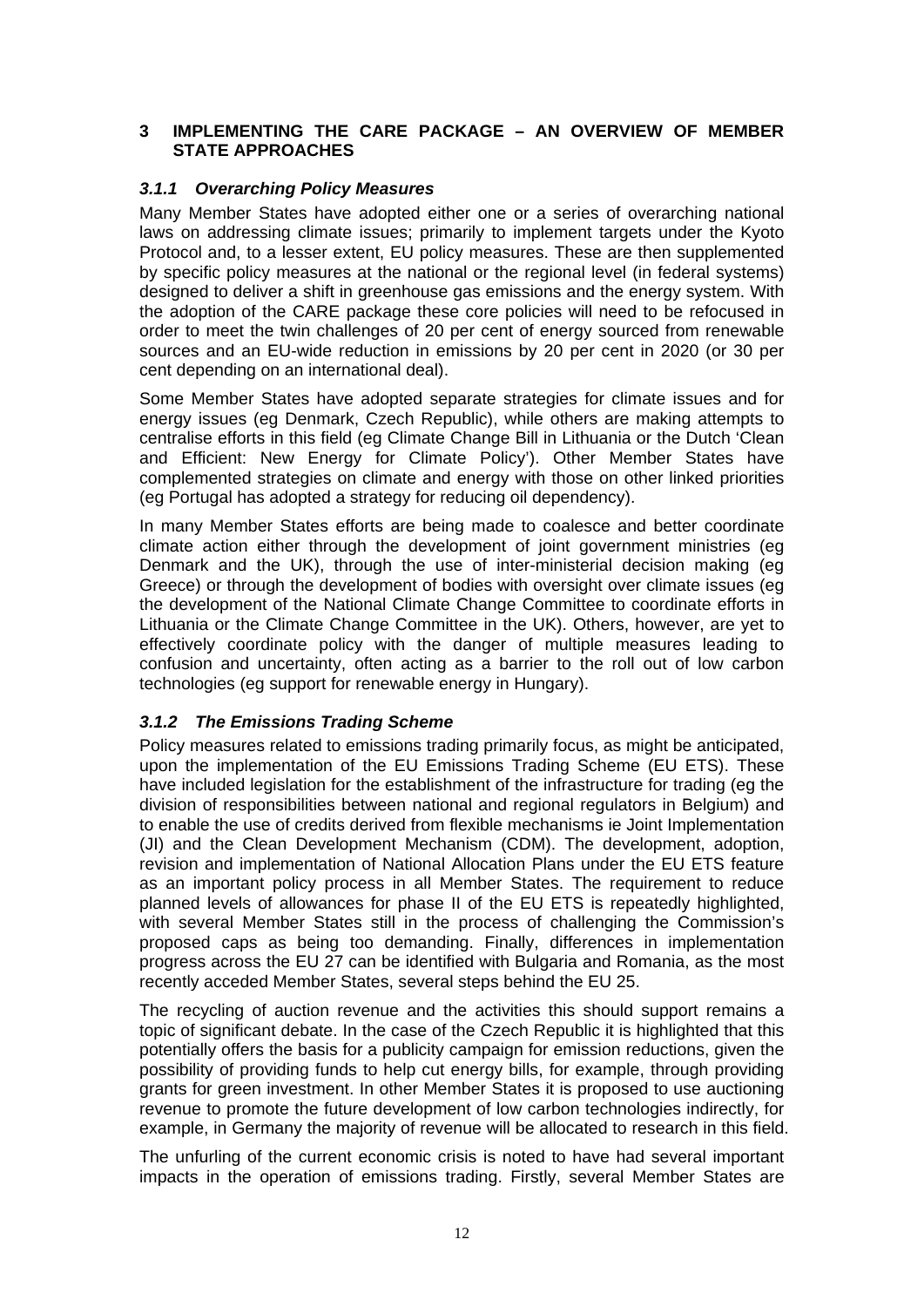noted to be reconsidering the apportionment of revenue received from the trading of surplus AAUs. For example, proposals in Poland were initially put forward for allocating this money to an 'EcoFund Foundation', but it is now believed that ministries are pushing for this to be incorporated into the state budget. If the crisis continues this may lead to pressure for auction revenues to be used for general government purposes. Secondly, the crisis has led to a shrinking in industrial output in many countries, resulting in lower emissions for 2008 and 2009 than anticipated. According to recent analysis Spanish industry sold 20 million tonnes of  $CO<sub>2</sub>$  emission allowances in 2008, equivalent to 400 million Euros. The majority of these allowances were from Spain's cement and tile industry, sectors strongly affected by the financial crisis. The sale of these permits is believed to have acted as a life line for many of these companies, helping them maintain liquidity. Finally, burgeoning concern over the competitiveness of industry has led certain Member States primarily those most sceptical of the CARE process - to focus efforts on ensuring that as great a proportion of their industry as possible is exempt from future auctioning requirements, thereby continuing to receive free emission allowances. For example, the Italian government is noted as coordinating information in an attempt to maximise the proportion of their industrial sector considered at risk of carbon leakage.

# *3.1.3 Renewable Energy, including renewable transport fuels*

It is in the field of renewable energy development that there are the most extensive and varied policies. Across Member States there are measures in place to support, directly fund, prioritise and mandate the use of renewable energy with a variable emphasis upon electricity, transport and heat. Most of these are intended to directly contribute to meeting either a target for the roll out of renewables generally, or more specifically targets for the use of eg CHP, renewable heat, renewable transport fuels, the generation of renewable electricity or the use of renewable energy within specific sectors.

Based on the information gathered, the most commonly used policy instrument at present for the support of renewable electricity production is a feed in tariff. The extent of the subsidy and the focusing of this varies greatly. Such tariffs are applied inter alia in Spain, Germany, Greece, Lithuania, Denmark and Cyprus. For renewable transport fuels, and specifically biofuels, the most commonly identified policy measure is the exemption of fuels from excise duty. The pattern of support for renewable heat is more mixed with some Member States heavily promoting this while others offer little support. Common mechanisms for promoting renewable heat include grants and tax exemptions (eg in Cyprus and Greece). In many Member States growth in renewable heat or CHP from biomass is highlighted as offering the greatest opportunities for expansion of renewable energy use eg in Hungary and the Czech Republic. Several see the development of renewable heat policies as a priority to ensure their delivery of the CARE targets.

Central to the promotion of renewables in many Member States are economic instruments. Such policy mechanisms noted include: the taxing of electricity consumption (eg Cyprus), direct government spending to deliver renewables (eg Denmark, Sweden for wind, Ireland), tax breaks for investment in renewable energy (eq Malta for solar), the application of a tax on  $CO<sub>2</sub>$  production with exemptions applied to specific renewable technologies (eg Denmark), the exemption of certain renewable fuels from taxation/VAT (eg Greece, Malta). In addition many Member States offer grants or loan support for the development of renewable projects. In some this support is extensive: Sweden is reported to have reserved €37.8 million for supporting the market introduction and further expansion of wind power. For others it is EU funding that is anticipated to be crucial for the delivery of renewable energy expansion, eg in Poland government commitment to renewable energy is relatively low and EU funds are highlighted as the main hope for future expansion.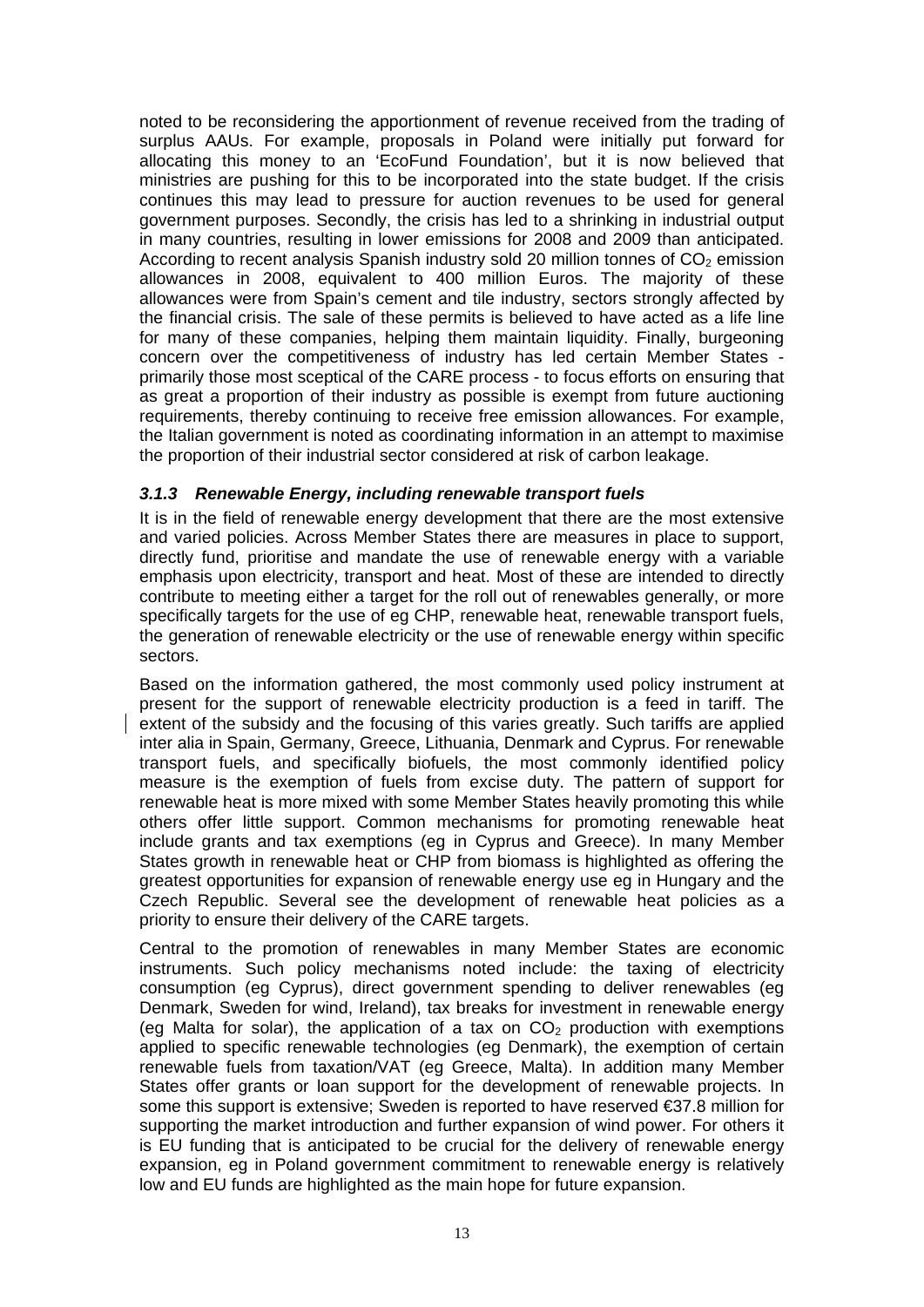Some Member States have chosen to use their legislative powers to support renewable energy production, rather than employing purely economic means. In order to promote the roll out of small scale renewable energy several Member States have adopted obligations for the inclusion of RES in new building projects, which is often coupled with broader efforts to increase the efficiency of buildings and the promotion of passive solar housing (eg Denmark and Portugal have adopted obligations requiring the use of solar heating systems in new buildings). Portugal has also used powers to adopt a law enabling the use of public marine areas to produce electricity from wave power.

# *3.1.4 Carbon Capture and Storage*

Few Member States were identified as having any existing policies or measures in place in relation to the development of Carbon Capture and Storage (CCS). Where measures were identified, these primarily related to the development of demonstration projects, the allocation of research funding for CCS development or its application, or statements of intent. Policy and legislation are, however, moving quickly in some countries as real commercial-scale projects seem closer to taking place. Numerous Member States are noted as intending to launch demonstration projects in this field. Several countries are placing significant faith in CCS as one of the few mechanisms by which they are likely to achieve significant reductions, in light of limited political interest in emission reduction and renewable energy deployment.

## *3.1.5 Non ETS Sectors*

Outside the power and ETS sectors, key measures for emission reduction focus on addressing transport and the efficiency of buildings both domestic and industrial. More limited mechanisms are noted relating to agriculture and waste.

In the transport sector Member States commonly have in place policies promoting modal shift, mobility plans, the promotion and upgrading of public transport. However, the most concrete efforts are focused on attempts to 'green' road transport. Many Member States have relatively recently adopted mechanisms that distinguish in terms of taxation between different types of vehicles. Under such schemes clean vehicles can receive tax reductions (eg in Belgium); or levels of vehicle, VAT or road taxes are modulated based  $CO<sub>2</sub>$  emissions (eq Cyprus, Finland, Ireland, Luxembourg, Sweden). The modulation of tax linked to the level of  $CO<sub>2</sub>$  emissions from vehicles is the most commonly noted mechanism adopted in order to combat road transport emissions, although this remains particularly controversial and politically unacceptable in Germany. Denmark has taken this concept further having introduced a tax on  $CO<sub>2</sub>$  for industrial enterprises in 1993; companies can receive a rebate on this tax if they undertake certain measures including introducing energy savings.

In order to change emission patterns some Member States are also offering subsidies for the scrapping of older vehicles (eg Cyprus subsidises the scrapping of vehicles over 15 years old while many others, including France and Germany, are offering this on cars of 10 years in age or based on a particular mileage). This is the most commonly proposed 'green stimulus' measure noted, although is proving controversial, especially given that certain Member States have placed relatively weak restrictions on the qualification for this incentive. For example in Italy the levels of  $CO<sub>2</sub>$  emissions from newly purchased cars can be up to 140g of  $CO<sub>2</sub>$  per km for petrol vehicles, well above the proposed EU target of 120g. The overall impact on net emissions as a consequence of these measures is highly debateable.

Specific support for certain types of cleaner vehicles is being offered in a limited number of countries: Denmark is explicitly promoting hydrogen power and electric cars; Ireland has set a target for 10 per cent of all vehicles to be electric by 2020; and Sweden provides subsidies to filling stations for offering biogas and other renewable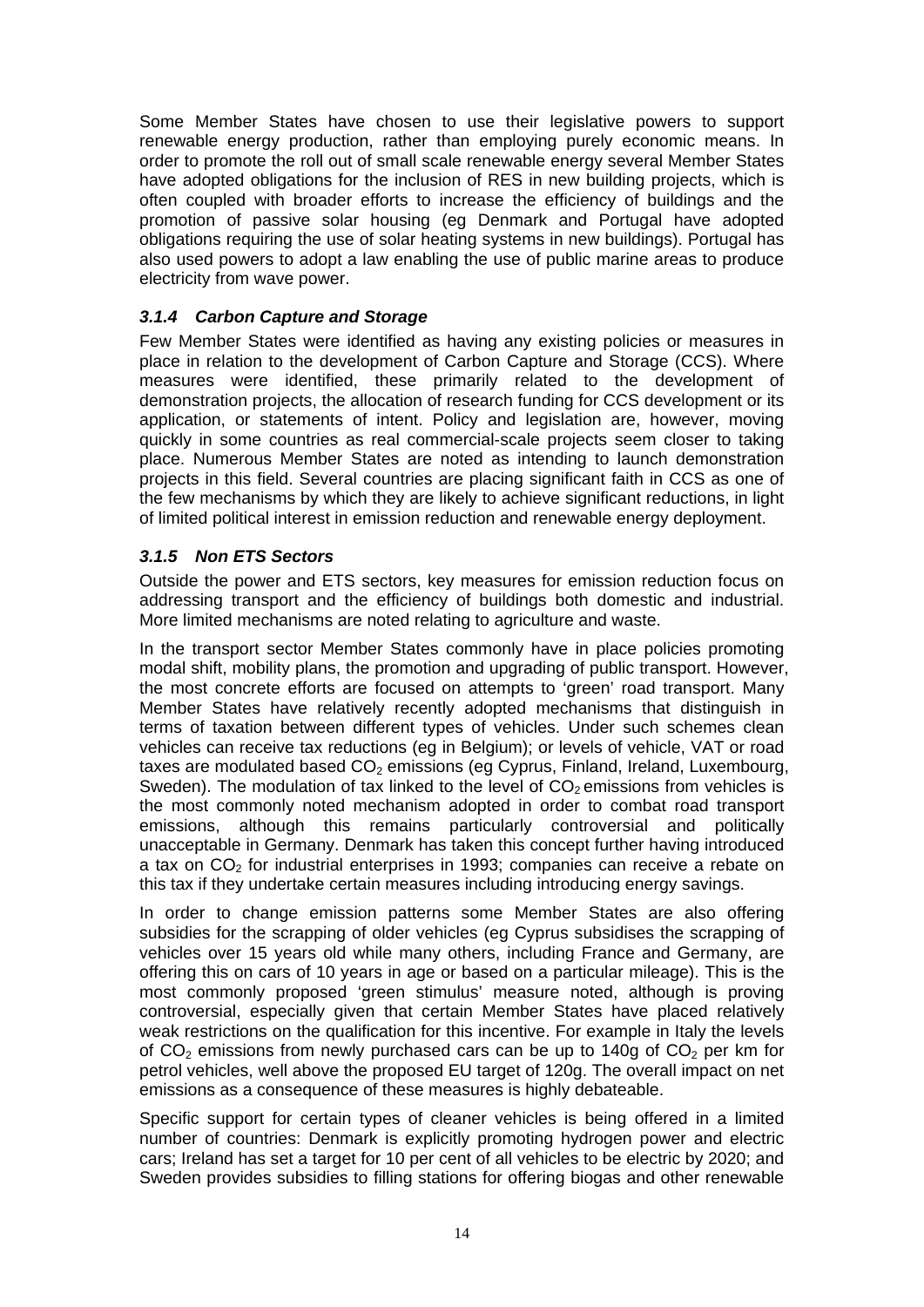<span id="page-14-0"></span>fuels. To supplement more formal subsidies several Member States are noted as providing information tools to aid the greening of the transport sector. For example, Belgium provides a guide to  $CO<sub>2</sub>$  emissions for car purchasers and promotes 'eco friendly' driving. Finally, the 'green stimulus' packages adopted in several countries also promote modal shifts to public transport and the upgrading of these networks – although this is repeatedly overshadowed by the scale of support for purchasing new cars (eg Italy).

Efficiency gains are essential in order to deliver effective emission reductions. A handful of Member States have been noted as adopting specific targets for the reduction for energy consumption (eg Denmark, Portugal). In the majority of Member States most efficiency gains are anticipated to be delivered primarily through some form of building standards and savings within industry. Building codes represent a common mechanism for attempting to ensure the efficiency of new or refurbished buildings. The Netherlands appears to have one of the more stringent approaches to this, setting out standards within its building Decree with sanctions being applied by authorities in the event of a breach. In some cases requirements are intended to ensure the state takes a lead in emission reduction, for example in Bulgaria any state or municipality owned project whose floorage exceeds 1000m3, is to conduct a periodic review of their fuel and energy consumption with a view to optimising usage.

Several Member States are explicitly promoting the replacement and better maintenance of certain energy devices in houses eg central heating boilers, air conditioning units (eg Cyprus; Lithuania has adopted a programme for the refurbishment of multi family buildings which it hopes will increase the efficiency of such developments constructed before 1994). Others, meanwhile, are choosing to promote low energy building by supporting research and development activities (eg Finland). Ireland has adopted a National Energy Efficiency Action Plan that brings together measures on greening public procurement, support for efficiency measures in SMEs and incentives for households to upgrade the efficiency of older housing stock. Other Member States are noted as having adopted similar plans in response to Directive 2006/32/EC on energy end use efficiency and energy services (eg Luxembourg, Latvia, Lithuania). Finally, under green stimulus initiatives several Member States are promoting the better insulation of homes eg the UK, although there are questions as to the proportion of financing that is actually new.

Within the agricultural sector measures noted tend to focus on the reduction in emissions of Nitrous Oxide  $(N_2 0)$  (eg Belgium, Denmark, Greece). Some countries note that they are undertaking efforts to reduce emissions by promoting forestry (eg Flanders in Belgium is providing financial support for afforestation and reforestation, Greece is putting in place measures to prevent and control forest fires, Lithuania has developed a forest policy from 2007-2010 for promoting reforestation with native species). How far these initiatives are really 'new' is less clear. Efforts in the field of waste policy are also noted for some countries; however, these tend to focus on the reduction of methane emissions via the more effective use of biodegradable waste, as per the requirements of the landfill Directive.

#### **4 FOCUSING FUTURE EFFORTS**

Many Member States have overarching measures determining the ambition of emission reductions, use of renewable energy etc. As highlighted in section 3.1.1 these are currently focused upon delivery of the Kyoto targets or existing, less stringent, targets under EU Directives on the use of renewable electricity or renewable transport fuel. Only a limited number of Member States have adopted targets in excess of EU requirements. Under the new CARE package these targets are substantially extended and made more rigorous in terms of their binding legal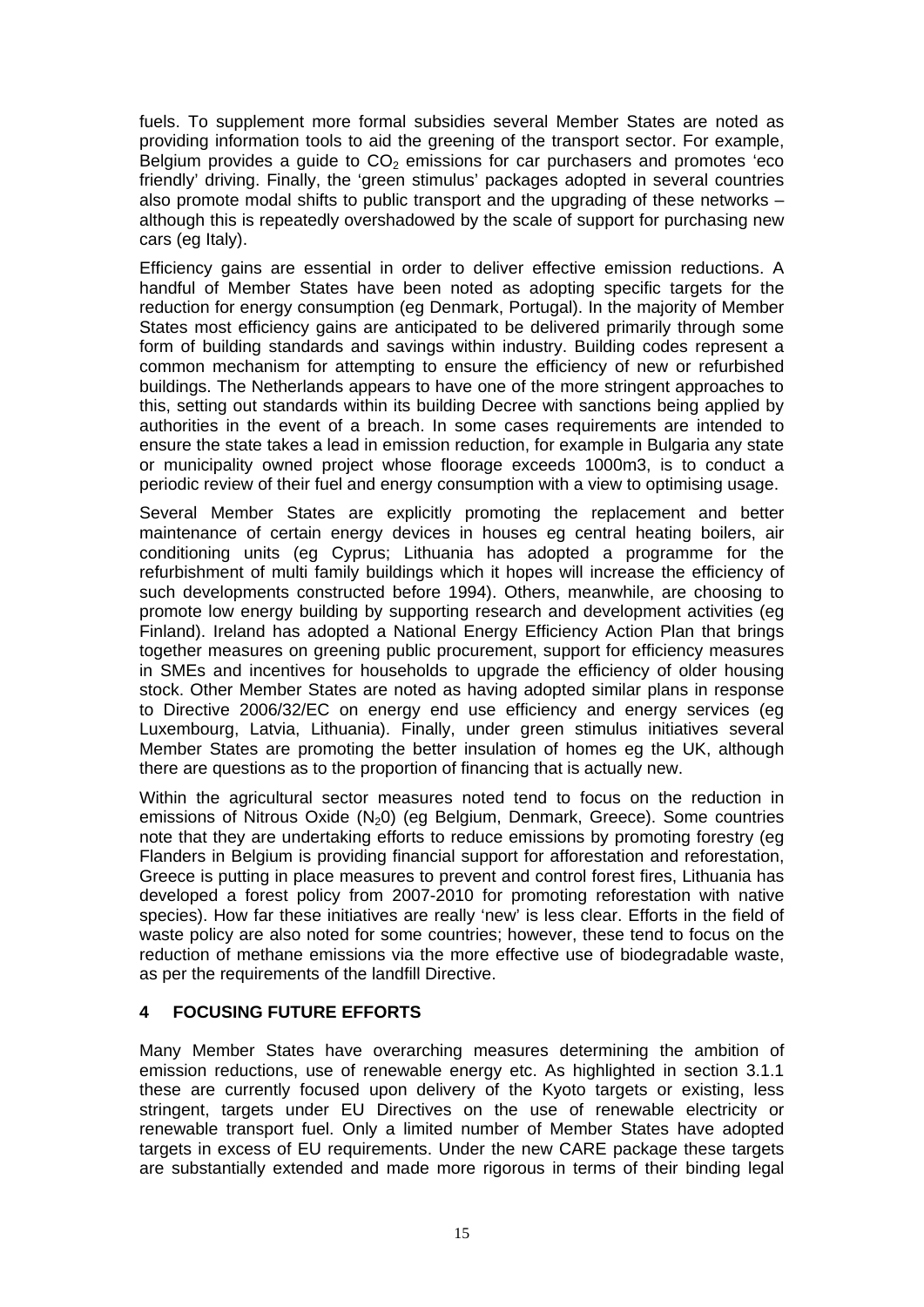nature. All Member States will, therefore, need to adopt new climate and energy measures firstly to transpose the CARE measures, but also to fundamentally reset their level of ambition. For some this will prove a significant challenge given the multitude of different policies that exist in these fields already (eg Czech Republic) and the lack of integration of climate and energy issues within policy making (eg Hungary). In these cases implementing CARE effectively would require a fundamental overhaul and preferably more harmonisation of policy measures.

The survey suggest that only a few leading Member States, including Sweden and Germany, can be identified as already having put forward new legislation based upon the CARE package (although policies in Sweden in particular are more ambitious in their goals). The majority of Member States have announced their intentions to amend policy objectives; exceptions include Italy and Poland where there appears little political momentum yet towards adopting initiatives to implement CARE requirements.

Whilst there are limited cases where governments have so far been unwilling to take implementing actions forward, a broader challenge is whether governments have both the political will and the ability to deliver the necessary level of change. For example in February 2009 the Federal Minister for Climate Change and Energy in Belgium announced that work on a new climate law will begin after regional elections in June. However, a new climate law is anticipated to be difficult to achieve given the current balance of power in Belgium. Similarly, in the Czech Republic uncertainty over the political landscape means that while policy can be developed, creating the political climate to deliver sufficient change in the short term may be problematic.

The chance of future policy mechanisms for the stimulation of emission reductions, in the majority of Member States appears to be more of the same, ie the continued use of the same instruments, albeit in an extended format. For example, many Member States are still planning to make use of feed in tariffs to stimulate renewable energy production, complemented by a mixture of standards and fiscal incentives to deliver efficiency. In terms of renewable energy, substantial new policy efforts are anticipated to promote renewable heat and ensure a wave of new investment.

No Member States are reported as seriously considering the use of emission performance standards (EPS) for limiting  $CO<sub>2</sub>$  emissions from industrial plants at present although this option has been promoted by a number of NGOs. It was commented by one interviewee from the UK that having both a flexible mechanism under the EU ETS and fixed limits on emission levels could be inefficient. One Member State representative commented that this prospect may promote interest in and expansion of nuclear power. There is, however, a growing debate about the level of ambition that can be delivered through trading instruments alone, with EPS potentially offering a parallel route to deliver essential decarbonisation of the power sector. It is, therefore, considered important that EPS be kept on the agenda as an option to ensure the continued reduction of emissions, should the results from the operation of the EU ETS prove insufficient.

Green stimulus opportunities, aimed at combating the current financial downturn, are reported in several countries. In many Member States there has been criticism of the scale of funding available for promoting investment in green technologies, especially when compared to the overall level of support. Moreover, while there are some measures in place mooted as 'green', their framing in certain Member States has lead to concern as to whether these actually deliver significant environmental improvement or are helpful in a transition to a low carbon economy. For example, subsidies for the purchasing of new cars following the scrapping of old vehicles have come under attack. In some Member States the connection between environmental protection and jobs has not clearly been made. There are also concerns that funding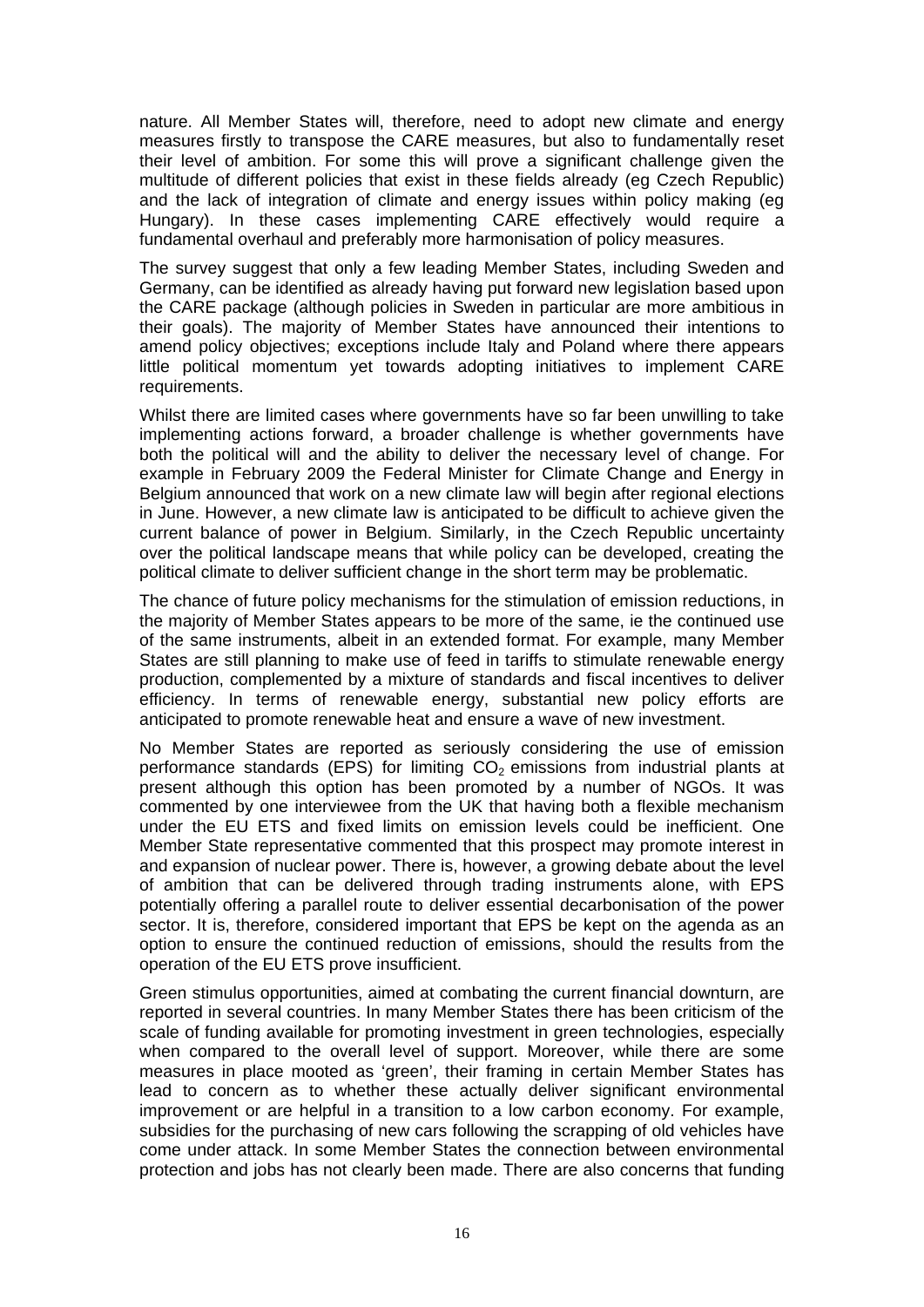being used now is simply being brought forward from budgets for future years, actually cutting funds later down the line.

### **5 CHALLENGES FOR THE IMPLEMENTATION OF THE CARE PACKAGE**

The scale of the challenge posed by the delivery of CARE varies extensively across Member States. It reflects the difference between current achievements and future targets and the scale of pre-existing ambition; in addition the state of established infrastructure for the delivery of change and marginal costs associated with the achievement of additional reductions are key factors. For example, it is noted that Bulgaria has yet to effectively implement some key historic EU policy measures, including the EU ETS; therefore, the scale of the administrative challenge posed by CARE is substantial. In other Member State policies for renewable energy support remain confused and ambiguous, requiring significant revision to make them effective vehicles for delivering the ambitions of CARE.

In relation to renewable energy some Member States, specifically those dependent upon large scale hydro, where there is no real opportunity for expansion, are faced with the proportion of their production of renewable electricity potentially dropping – unless they rapidly diversify into the use of other renewable resources. This highlights a key challenge, identified for several Member States, the continued expansion in energy demand and the lack of dynamism in promoting energy conservation. Even for Member States commonly highlighted as leaders in this field, for example Denmark and Germany, it is noted that the increase in renewable energy is not being matched by a reduction in the usage of fossil fuels. In the case of Denmark, this has resulted in renewable electricity being exported to other Member States and the maintenance of greenhouse gas intensive coal fired plant. The threefold challenge of delivering a major increase in renewable energy, significant reduction in energy demand and simultaneous reduction in the use of fossil fuels will be of considerable economic significance; failing to achieve any one of the three will mean that targets may fail to be met. The existing policy measures identified often do not effectively link up these three strands resulting in action that is not sufficiently joined up or coordinated. The delivery of energy efficiency alone was noted as a key challenge for several Member States (eg Netherlands, Luxembourg and Germany).

Many Member States appear to be relying heavily on the rapid rollout of new renewable energy capacity in order to ensure their delivery of the CARE package. The need to deliver a suite of renewable energies simultaneously across the electricity, heat and transport sectors was viewed as a political challenge by many. There is a fear that effort could be spread too thin, with the prospect of transforming a multitude of markets appearing daunting. This is exacerbated by a feeling, in several Member States, that there is a lack of coordination between government departments and between the different levels of governance ie national, regional and local. For Ireland this was noted as a particular concern in the transport sector.

Lack of political will to change energy systems was noted as a significant threat to the delivery of CARE; this is a challenge in a rising number of Member States especially given the ever burgeoning economic pressures. Climate change is low on the political agenda in several countries, and is not anticipated to be a key campaigning point in up coming national elections (unless clearly linked to the economic and job creation agendas). Reports produced by researchers in Italy, for example, have already stated that the lack of political interest means that the 2020 target is unlikely to be reached unless there is a heavy emphasis on the use of CDM, CCS and nuclear.

There are concerns that several Member States, while understanding that they must exploit eg biomass to deliver new renewable energy, have provided little clarity as